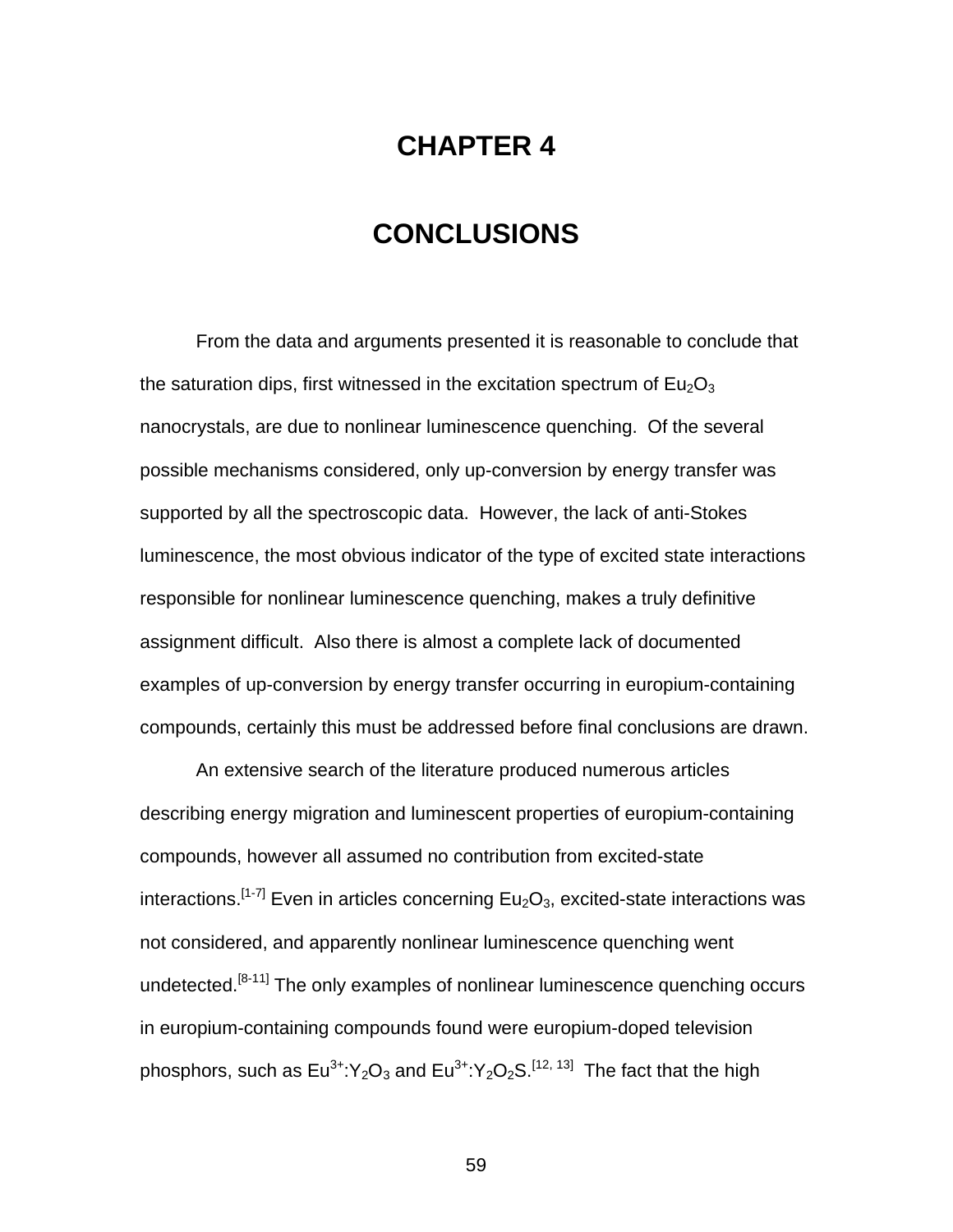excitation densities producible in cathode ray tubes can lead to nonlinear luminescence quenching by up-conversion has been known for some time. In the case of  $Eu^{3+}$ -doped television phosphors, energy transfer from the excited  $Y_2O_3$  lattice is possible. If excitation densities are high, up-conversion occurs if a single  $Eu^{3+}$  ion is excited more than once. This additional excitation energy decays nonradiatively, lowering the quantum efficiency.

The  $Eu<sup>3+</sup>$ -doped television phosphors provide evidence that up-conversion can occur at  $Eu<sup>3+</sup>$  ions, and reasons for the lack of documented of nonlinear luminescence quenching in concentrated europium systems becomes clear from the following considerations. First, the excitation-density used in spectroscopic studies is much less than that achievable from cathode-ray excitation. Secondly, spectroscopy of concentrated europium compounds is generally done using powders. The powdered samples increase the scattering of the exciting beam resulting in a lower excitation density compared to using larger crystals. Finally, in order for up-conversion to have a noticeable effect, the rate of energy transfer must be fast enough to bring excited ions together before they decay. The rate of energy transfer in most europium compounds is simply not fast enough for this to occur, particularly at low temperatures where, in many cases, energy transfer is frozen.<sup>[14]</sup> Fortunately, for the sake of this thesis,  $Eu_2O_3$  turned out to be the one known exception to the rule. The rate of energy transfer in  $Eu_2O_3$  is more rapid than any other europium compound, even at very low temperatures.<sup>[14]</sup> So it can be concluded that up-conversion by energy transfer would be easier to

60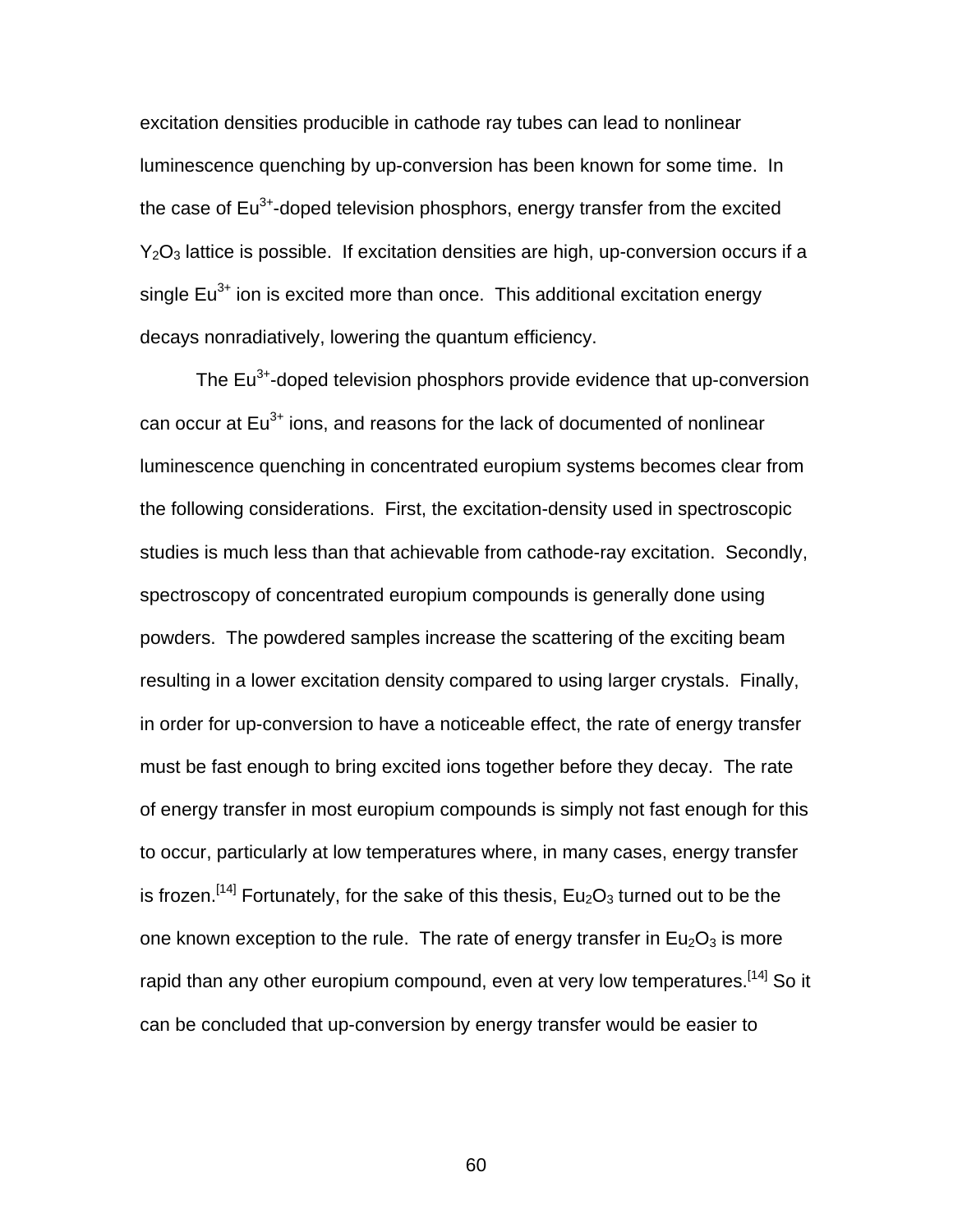produce in  $Eu_2O_3$  than in any other known europium compound, and seems the most likely explanation for the saturation dips.